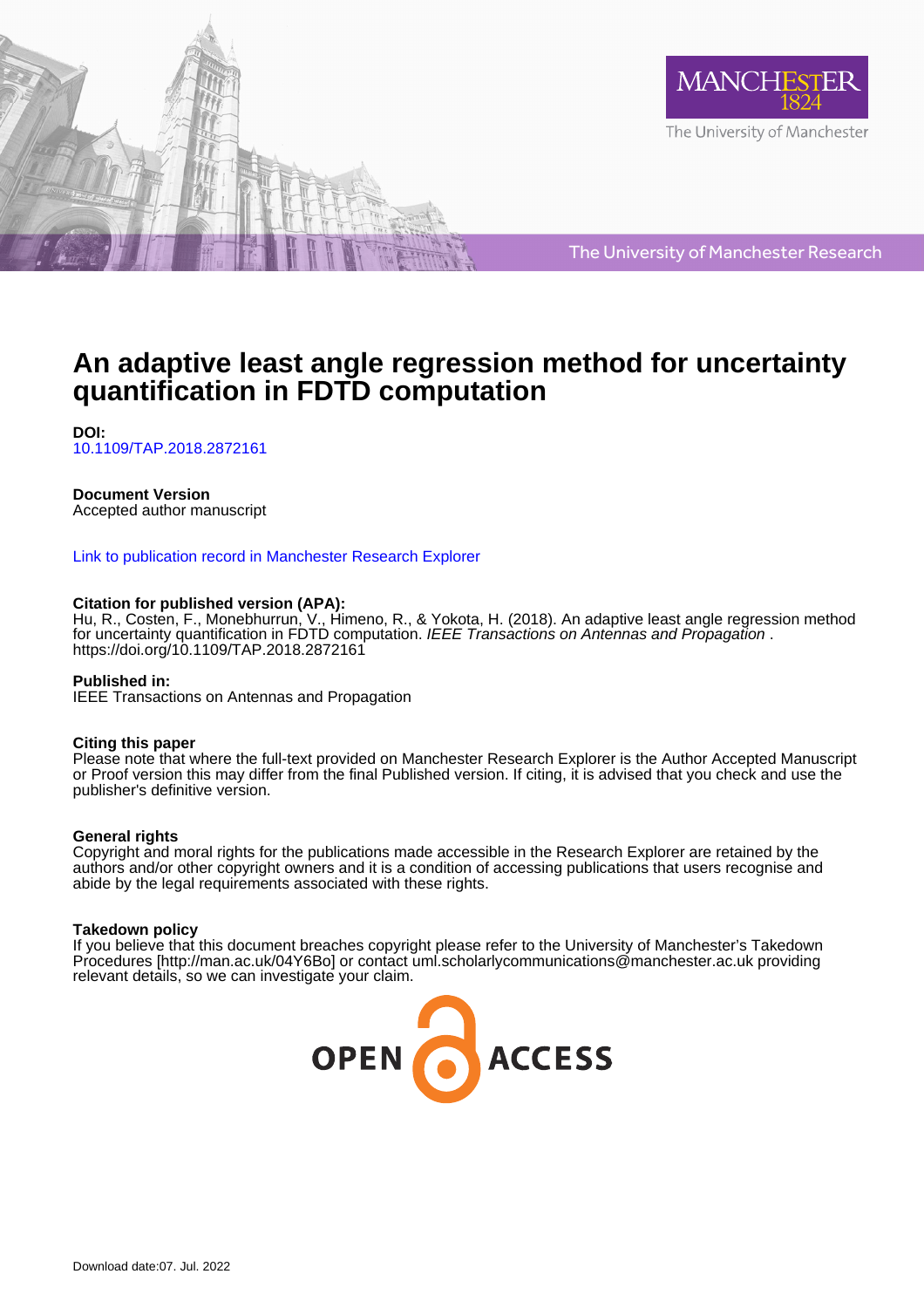# An adaptive least angle regression method for uncertainty quantification in FDTD computation

Runze Hu, Fumie Costen, *Senior Member, IEEE*, Vikass Monebhurrun, *Senior Member, IEEE*, Ryutaro Himeno, Hideo Yokota

*Abstract*—The non-intrusive polynomial chaos (NIPC) expansion method is used to quantify the uncertainty of a stochastic system. It potentially reduces the number of numerical simulations in modelling process, thus improving efficiency, whilst ensuring accuracy. However, the number of polynomial bases grows substantially with the increase of random parameters, which may render the technique ineffective due to the excessive computational resources. To address such problems, methods based on the sparse strategy such as the least angle regression (LARS) method with hyperbolic index sets can be used. This paper presents the first work to improve the accuracy of the original LARS method for uncertainty quantification (UQ). We propose an adaptive LARS method in order to quantify the uncertainty of the results from the numerical simulations with higher accuracy than the original LARS method. The proposed method outperforms the original LARS method in terms of accuracy and stability. The L2 regularisation scheme further reduces the number of input samples while maintaining the accuracy of the LARS method.

*Index Terms*—Non-intrusive polynomial chaos (NIPC) expansion, least angle regression (LARS), uncertainty quantification (UQ), finite difference time domain (FDTD), Debye media

#### I. INTRODUCTION

Benefiting from the rapid development of communication technology, wireless communication devices such as mobile phones [1], [2] have grown in popularity, raising concern about the potential dangers of exposure to electromagnetic radiation [3], [4]. Tissues in the immediate vicinity absorb the radio frequency (RF) energy emitted from the wireless devices, which may potentially be hazardous [5]. To evaluate the energy absorption when the human body is exposed to an RF electromagnetic field, the specific absorption rate (SAR) [6], [7] is measured using a standard dosimetric test facility. However, since the SAR test is expensive and time-consuming, the use of electromagnetic simulation to model the RF energy exposure is a preferred alternative.

The finite difference time domain (FDTD) [8], [9] method has a powerful and robust performance in modeling inhomo-

R. Hu and F. Costen are with the School of Electrical and Electronic Engineering, The University of Manchester, U.K. (email: fumie.costen@manchester.ac.uk).

V. Monebhurrun is with the EXPOSE/PIEM/GEEPS, CentraleSupelec, 11 rue Joliot Curie Plateau de Moulon, Gif sur Yvette 91192, France (e-mail: Vikass.MONEBHURRUN@centralesupelec.fr).

R. Himeno is with Head Office for Information Systems and Cybersecurity, RIKEN, Saitama, Japan.

H. Yokota and F. Costen are with the Image Processing Research Team, Centre for Advanced Photonics, RIKEN, Saitama, Japan.

Color version of the figures in this paper are available online at http://ieeexplore.ieee.org.

Additional research data supporting this publication are available from http://dx.doi.org/ repository at 10.17632/tpvrtz3w6z.1.

geneous materials and the simulation of wideband antennae, which makes it a suitable method for bioelectromagnetic simulations. To explore the propagation of the electromagnetic waves in human body, a digital human phantom (DHP) is introduced into the FDTD space. One of the main advantages [10] of utilising a DHP is that it allows researchers to test the electromagnetic response without exposing human body to the electromagnetic radiation.

In the FDTD calculations, the one-pole Debye model [11] is utilised to describe the complex frequency-dependent behaviour of biological tissues. Each tissue in the DHP is associated with four Debye parameters and these parameters differ between people. Such variation is taken into account by introducing uncertainty. In the numerical simulations, the Debye parameters are considered as the input parameters of the system used to determine the electromagnetic response of the human body. The uncertainty of these input parameters can be described by their probabilistic description [12]. However, uncertainty also exists in the system response, due to the propagation of the randomness of the input parameters.

This paper focuses on the uncertainty quantification (UQ) of the FDTD method. The traditional approach for UQ is the Monte Carlo method (MCM) [13], [14], yet this technique requires a large number of simulations resulting in computational inefficiency. Although methods such as the Latin Hypercube sampling (LHS) method [15] and the Markov Chain Monte Carlo (MCMC) method [16] are capable of speeding up the convergence rate of the MCM method, the applications of MCM are very limited because the computational requirements are still excessive.

The non-intrusive polynomial chaos (NIPC) expansion method [17], [18] is one of the most frequently used methods for UQ as an alternative to MCM. We obtain the coefficients of the NIPC method mainly from the Galerkin projection method [19] or the regression method [20]. Nevertheless, both methods are prone to the *curse of dimensionality*, whereby the number of calculations grows with the increase of the number of input parameters, leading to the rise of the computational cost. A solution to this problem was proposed in [18] wherein each parameter is considered one at a time.

To circumvent the *curse of dimensionality*, a truncation scheme known as the hyperbolic polynomial chaos expansion [21] is applied in this work. This reduces the number of polynomial bases, based on the sparsity-of-effects principle. When we have multiple variables, the higher-order Hermite polynomials may be less significant than the lower-order ones [22]. Thus, the sparse polynomial chaos (PC) expansion can be built by discarding less important polynomial bases without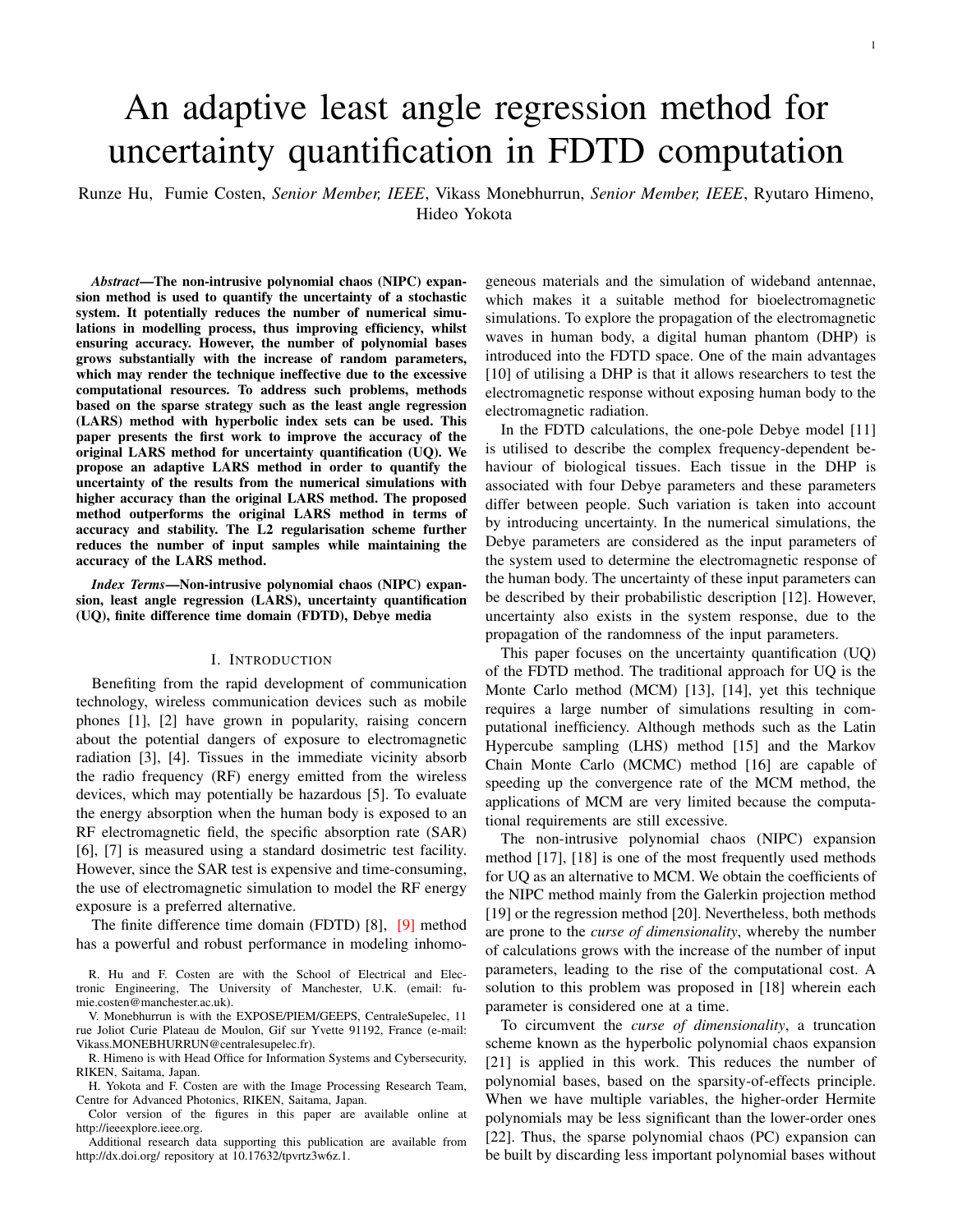sacrificing accuracy. To quantify the uncertainty of the FDTD results using only significant Hermite polynomial bases, a classical model selection method, known as the least angle regression (LARS) method [21], [23], is undertaken. Given a set of possible polynomial bases, the LARS method aims to select those polynomial bases which possess high correlation with the output of the system. The LARS procedure consists of a number of iterations, each of which is concerned with the selection of the most correlated polynomial bases. A termination criterion is usually set in order to control the LARS procedure, thereby resulting in the selection of only a limited number of polynomial bases. Such features render the LARS method computationally efficient. However, the LARS method has never been applied to quantify the uncertainty of the FDTD results.

This paper proposes an adaptive LARS method for our inhouse FDTD code mainly focusing on the improvement of the accuracy of the LARS method. To successfully perform the matrix inversion in the LARS method, the number of input samples must exceed the number of polynomial bases. Such a condition restricts the minimum number of input samples. However, when the condition is not met, this does not necessarily imply that the LARS method underperforms or is excessively inaccurate. To explore the relationship between the accuracy of the LARS method and the required number of input samples, the L2 regularisation scheme [24] is incorporated into the LARS method to enable the technique to function irrespective of the number of input samples. As a result, the number of input samples may be further reduced without degrading the accuracy of the LARS method. The paper is organised as follows: Section II explains the principle of the hyperbolic scheme, the LARS method and proposes the adaptive LARS method. Section III details the numerical experiments for UQ by MCM, LARS and the adaptive LARS methods. Finally, we analyse the results from these techniques and emphasise the merit of the adaptive LARS method.

#### II. METHODOLOGY

The hyperbolic scheme enables us to build a sparse PC expansion. The LARS and adaptive LARS methods are used to quantify the uncertainty of the FDTD results.

#### *A. The non-intrusive polynomial chaos expansion*

The NIPC method approximates the random outputs of the system using a series of orthogonal polynomials. In the NIPC method, quantifying the uncertainty of a system is equivalent to the calculation of the coefficients of polynomial bases [25]. The polynomial basis is defined as  $\psi_{\alpha_1\alpha_2\cdots\alpha_k}(\xi_1,\xi_2,\cdots,\xi_k),$ where  $\alpha_1 \alpha_2 \cdots \alpha_{\mathcal{K}}$  is the index of the polynomial basis, and  $\xi_1, \xi_2, \cdots, \xi_{\mathcal{K}}$  are K variables. In this paper, each variable  $\xi_k$ represents a certain Debye parameter of interest of a certain tissue and we observe the electric field  $E$  in the FDTD simulations. The highest order of the polynomial basis in a PC expansion is denoted as  $r \in [1, +\infty)$ . r is set to a certain finite value so that the PC expansion is truncated from the infinite PC expansion. In this case,  $\alpha_k$  satisfies

$$
\sum_{k=1}^{K} \alpha_k \le r, \alpha_k \ge 0
$$
 (1)

and the total number of polynomial bases in the NIPC expansion is

$$
\mathcal{L} = \frac{(\mathcal{K} + r)!}{\mathcal{K}!r!}.
$$
 (2)

For example, in the case of  $r = 2$  and  $K = 3$ , the number of polynomial bases in the PC expansion is  $\mathcal{L} = 10$  in (2), and the Hermite polynomials  $\psi_{\alpha_1 \alpha_2 \alpha_3}(\xi_1, \xi_2, \xi_3)$  are shown in Table I.

| Hermite polynomials                                                                                 | The order of $\psi$ |
|-----------------------------------------------------------------------------------------------------|---------------------|
| $\psi_{000}(\xi_1,\xi_2,\xi_3)=\psi_0(\xi_1)\psi_0(\xi_2)\psi_0(\xi_3)=1$                           |                     |
| $\xi_3$ ) = $\psi_1(\xi_1)\psi_0(\xi_2)\psi_0(\xi_3) = \xi_1$<br>$\psi_{100}(\xi_1,\xi_2,$          |                     |
| $=\psi_0(\xi_1)\psi_1(\xi_2)\psi_0$<br>٤2<br>$\xi_2,$<br>$\mathcal{E}_3$                            |                     |
| $\psi_{001}(\xi_1,\xi_2,\xi_3)=\psi_0(\xi_1)\psi_0(\xi_2)\psi_1(\xi_3)$<br>ξз                       |                     |
| $\psi_{200}(\xi_1,\xi_2,\xi_3)=\psi_2(\xi_1)\psi_0(\xi_2)\psi_0(\xi_3)$                             |                     |
| $=\psi_0(\xi_1)\psi_2(\xi_2)\overline{\psi_0}$<br>$\psi_{020}(\xi_1,\xi_2,\xi_3)$                   |                     |
| $\psi_{002}(\xi_1,\xi_2,\xi_3)$<br>$=\psi_0(\xi_1)\psi_0(\xi_2)\psi_2(\xi_3)$                       | 2                   |
| $=\psi_1(\xi_1)\psi_1(\xi_2)\psi_0$<br>$\mathcal{E}_1 \mathcal{E}_2$<br>$\xi_{3}$<br>$\xi_2$        |                     |
| $=\psi_1(\xi_1)\psi_0(\xi_2)\psi_1$<br>$\psi_{101}(\xi_1,$<br>$\xi_1 \xi_3$<br>$\xi_2,\xi_3$<br>દિવ |                     |
| $\psi_{011}(\xi_1,\xi_2,\xi_3)=\psi_0(\xi_1)\psi_1(\xi_2)\psi_1(\xi_3)$<br>$= \xi_2 \xi_3$          |                     |
|                                                                                                     |                     |

The Hermite polynomials  $\psi_{\alpha_1\alpha_2\alpha_3}(\xi_1,\xi_2,\xi_3)$  and the CORRESPONDING ORDERS

#### *B. The hyperbolic scheme for PC expansion*

The hyperbolic scheme restricts the combination of  $\alpha_1 \alpha_2...\alpha_{\mathcal{K}}$  in the PC expansion to satisfy

$$
\left(\sum_{k=1}^{K} \alpha_k^q\right)^{\frac{1}{q}} \le r \tag{3}
$$

for  $0 < q \leq 1$ , and thus the number of polynomial bases in the PC expansion in (2) can be reduced, based on  $q$ -quasinorm [21]. When  $q$  equals 1, (3) becomes the usual truncation scheme as shown in (1). When we set  $q$  to 0.4, the number of retained polynomial bases is reduced to 7 based on (3). The retained polynomial bases are presented in Table II for  $q = 1$ and  $q = 0.4$ .

| q                                                    | $\alpha_1\alpha_2\alpha_3$ in $\psi_{\alpha_1\alpha_2\alpha_3}(\xi_1,\xi_2,\xi_3)$ |  |
|------------------------------------------------------|------------------------------------------------------------------------------------|--|
|                                                      | $\overline{000}$ , 100, 010, 001, 200, 020, 002, 110, 101, 011                     |  |
| 0.4                                                  | 000, 100, 010, 001, 200, 020, 002                                                  |  |
| TABLE II                                             |                                                                                    |  |
| RETAINED POLYNOMIAL BASES WHEN $q = 1$ AND $q = 0.4$ |                                                                                    |  |

#### *C. The least angle regression*

#### *1) The linear regression model:*

Assuming there are  $K$  Debye parameters of interest and M sets of input samples, we define the vector  $\xi =$  $\{\xi_1, \xi_2, \cdots, \xi_{\mathcal{K}}\}$  as the combination of these Debye parameters, and  $\xi^{(m)}$  as the m-th  $\xi$  for  $1 \le m \le M$ . The LARS method is a classic model-selection method [21]. It aims to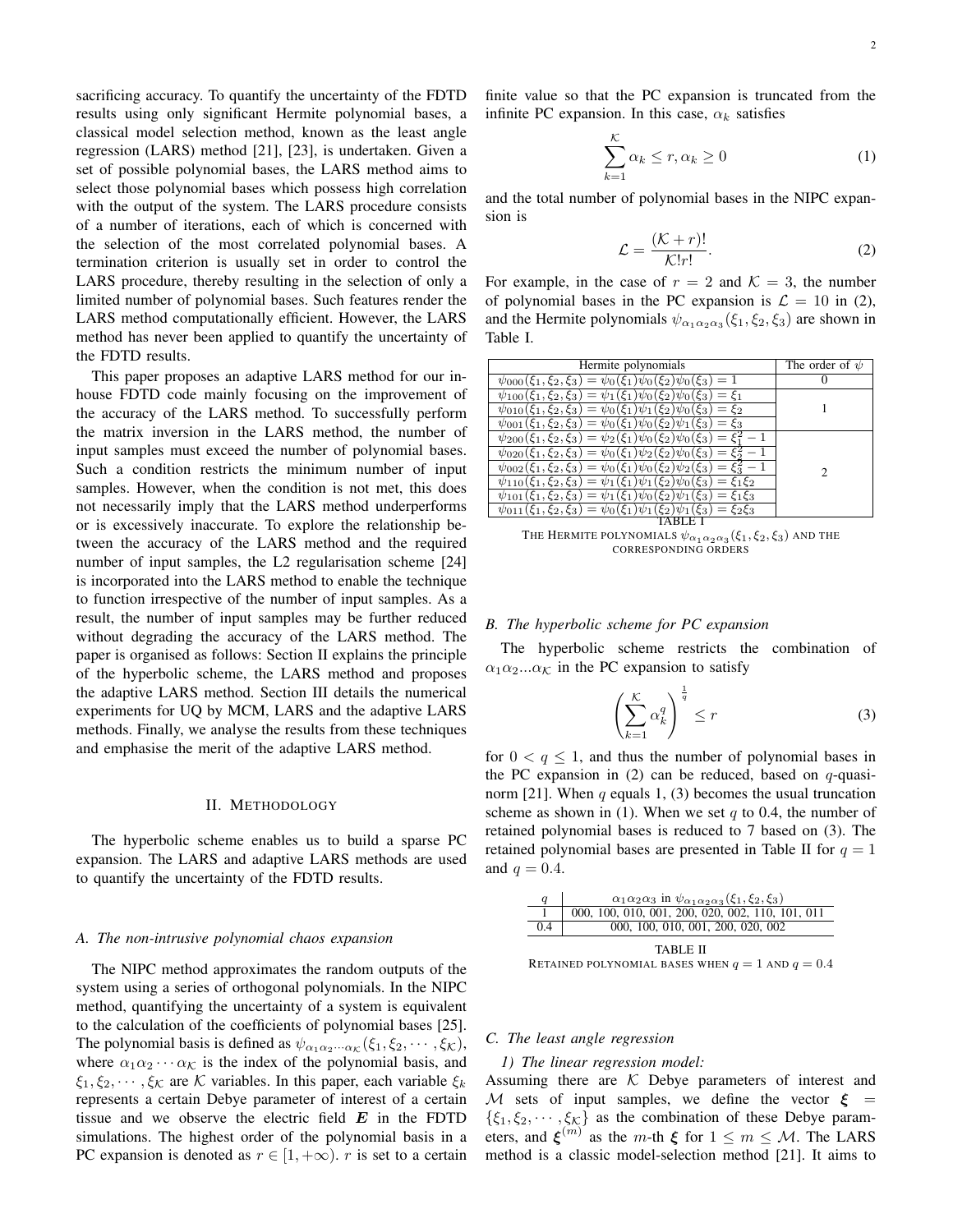select the polynomial bases  $\psi$  that highly correlate with the output of the linear regression model of

$$
\mathcal{T}(\boldsymbol{\xi}^{(m)}) = \sum_{l=1}^{\mathcal{L}} a_{\boldsymbol{\alpha}_l} \psi_{\boldsymbol{\alpha}_l}(\boldsymbol{\xi}^{(m)}),
$$
\n(4)

where  $\mathcal{T}(\boldsymbol{\xi}^{(m)})$  is the predicted value of  $|\boldsymbol{E}|^2$  for  $\boldsymbol{\xi}^{(m)}$ , the polynomial term  $a_{\alpha_l}\psi_{\alpha_l}(\boldsymbol{\xi}^{(m)})$  is called a predictor of  $\mathcal{T}(\xi^{(m)})$ ,  $\alpha_l$  indicates the index of the *l*-th  $\psi$ , and *a* is the coefficient of  $\psi$ .

Let  $\alpha$  be a vector which consists of  $\mathcal L$  coefficients as in  $a = \{a_{\alpha_1}, \cdots, a_{\alpha_k}\}^T$ ,  $\hat{\mathcal{T}}(\boldsymbol{\xi}_{\hat{\alpha}}^{(m)})$  be the current LARS update of  $\mathcal{T}(\boldsymbol{\xi}^{(m)})$  and the vector  $\widehat{\mathcal{T}} = {\{\widehat{\mathcal{T}}(\boldsymbol{\xi}^{(1)}), \cdots, \widehat{\mathcal{T}}(\boldsymbol{\xi}^{(\mathcal{M})})\}^T}$ . The matrix  $\Psi = (\psi \alpha_l(\boldsymbol{\xi}^{(m)}), m = 1 \sim \mathcal{M}, l = 1 \sim \mathcal{L})$ formed by the polynomial bases is presented as

$$
\Psi = \begin{bmatrix}\n\psi_{\alpha_1}(\xi^{(1)}) & \psi_{\alpha_2}(\xi^{(1)}) & \dots & \psi_{\alpha_L}(\xi^{(1)}) \\
\psi_{\alpha_1}(\xi^{(2)}) & \psi_{\alpha_2}(\xi^{(2)}) & \dots & \psi_{\alpha_L}(\xi^{(2)}) \\
\vdots & \vdots & \ddots & \vdots \\
\psi_{\alpha_1}(\xi^{(\mathcal{M})}) & \psi_{\alpha_2}(\xi^{(\mathcal{M})}) & \dots & \psi_{\alpha_L}(\xi^{(\mathcal{M})})\n\end{bmatrix}
$$

#### *2) The LARS iteration:*

At the start of the LARS method,  $\boldsymbol{a}$  is initialised to 0. Let  $\boldsymbol{C} =$  $\{\mathcal{C}_1, \mathcal{C}_2, \cdots, \mathcal{C}_\mathcal{L}\}^T$  be the vector of the correlation between  $\psi$ and  $(\mathcal{E} - \widehat{\mathcal{T}})$  calculated as in

$$
\mathcal{C} = \Psi^T (\mathcal{E} - \hat{\mathcal{T}}), \tag{5}
$$

.

where  $\mathcal{E} = \{ |E_1|^2, \cdots, |E_{\mathcal{M}}|^2 \}^T$  is a vector of the  $\mathcal{M} |E|^2$ obtained from the FDTD simulations, and  $|E_m|$  is  $|E|$  when  $\xi^{(m)}$  is used for the FDTD computation and the difference between  $\mathcal E$  and  $\hat{\mathcal T}$  is called the residual vector. The value of  $\widehat{\mathcal{T}}(\boldsymbol{\xi}^{(m)})$  is also initialised to zero at the start of LARS method. Each element in  $C$  such as  $C_l$  refers to the correlation between  $\psi_{\alpha_i}$  and the residual vector. When k satisfies

$$
|\mathcal{C}_{\widetilde{k}}| = \max_{1 \le l \le \mathcal{L}} |\mathcal{C}_l|,\tag{6}
$$

the  $\psi_{\alpha_{\vec{k}}}$ , which has the highest correlation with the residual vector, and its corresponding coefficient  $a_{\alpha_{\vec{k}}}$  are chosen as a predictor of  $\mathcal{T}(\xi)$ . We put the chosen  $a_{\alpha_{\tilde{k}}} \psi_{\alpha_{\tilde{k}}}$  into a set  $Q$  as in  $Q = \{a_{\alpha_{\vec{k}}} \psi_{\alpha_{\vec{k}}} \}$  and put k into a set A as in  $A =$  $\{\widetilde{k}, \widetilde{k} \in [1, \mathcal{L}]\}$ , where the number of elements in A increases with the iteration. A matrix  $\hat{\Psi}$  represents the chosen  $\psi$  as in  $\hat{\Psi} = (\psi_{\mathbf{\alpha}_{\tilde{k}}}(\boldsymbol{\xi}^{(m)}), m = 1 \sim \mathcal{M}, \tilde{k} \in [1, \mathcal{L}])$  and a vector  $\hat{\boldsymbol{a}}$ indicates the coefficients of the chosen  $\psi$  as in  $\hat{\boldsymbol{a}} = \{a_{\boldsymbol{\alpha}_{\tilde{\mathcal{E}}}}, \tilde{k} \in$  $[1, \mathcal{L}]$ <sup>T</sup>. At the first LARS iteration, for example, when  $\tilde{k} = 6$ , we form  $\hat{\Psi} = {\psi_{\alpha_6}(\xi^{(1)})}, \cdots, \psi_{\alpha_6}(\xi^{(\mathcal{M})})\}^T$  from Table I and calculate  $\hat{a}$  as in

$$
\hat{\mathbf{a}} = (\hat{\mathbf{\Psi}}^T \hat{\mathbf{\Psi}})^{-1} \hat{\mathbf{\Psi}}^T \mathbf{\mathcal{E}}.
$$
 (7)

As  $\hat{\mathbf{a}} = \{a_{\alpha_6}\}^T$ , (7) practically calculates the value of  $a_{\alpha_6}$ and *a* thus becomes  $\{0, \dots, 0, a_{\boldsymbol{\alpha}_6}, 0, \dots, 0\}^T$ .  $\widehat{\mathcal{T}}(\boldsymbol{\xi}^{(m)})$  is updated as in

$$
\widehat{\mathcal{T}}^{(w+1)}(\boldsymbol{\xi}^{(m)}) = \widehat{\mathcal{T}}^{(w)}(\boldsymbol{\xi}^{(m)}) + \hat{\gamma}_{\widetilde{k}^{(w)}} a_{\mathbf{\widetilde{\kappa}}^{(w)}} \psi_{\mathbf{\mathbf{\alpha}}_{\widetilde{k}^{(w)}}}, \quad (8)
$$

where  $\hat{\mathcal{T}}^{(w)}(\xi^{(m)})$  and  $\tilde{k}^{(w)}$  are  $\hat{\mathcal{T}}(\xi^{(m)})$  and  $\tilde{k}$  at w-th LARS iteration and  $\hat{\gamma}$   $_{\tilde{k}}$  indicates the update coefficient of the LARS

method corresponding to the k-th polynomial basis.  $\hat{\gamma}$   $\tilde{k}$  can be calculated by

$$
\hat{\gamma}_{\tilde{k}} = \min^{+} \left\{ \frac{|\mathcal{C}_{\tilde{k}}| - \mathcal{C}_{\tilde{k}}}{A_{\mathcal{A}} - a_{\alpha_{\tilde{k}}}}, \frac{|\mathcal{C}_{\tilde{k}}| + \mathcal{C}_{\tilde{k}}}{A_{\mathcal{A}} + a_{\alpha_{\tilde{k}}}} \right\},
$$
(9)

where "min<sup>+</sup>" indicates that  $\hat{\gamma}$   $\tilde{k}$  only takes the positive minimum component in (9) and  $A_A$  is given by

$$
A_{\mathcal{A}} = \left(\mathbf{1}_{\mathcal{A}}^T \hat{\mathbf{\Psi}}^T \hat{\mathbf{\Psi}} \mathbf{1}_{\mathcal{A}}\right)^{-\frac{1}{2}},\tag{10}
$$

where  $1_A$  is a vector of 1 of length equaling the size of A as in  $1_A = \{1, 1, \dots, 1\}^T$ . When A includes one element  $\mathcal{A} = \{6\}$ ,  $1_{\mathcal{A}}$  equals  $1_{\mathcal{A}} = \{1\}^{T}_{\uparrow}$ . In the successive iteration,  $\widetilde{k}^{(w)}$  meets (6) and  $\widetilde{k}^{(w)} \neq \widetilde{k}^{(\widetilde{w}^{\dagger})}$  where  $1 \leq w^{\dagger} < w$ .

Such a process of determining a predictor, adding it into Q, and updating  $\hat{\mathcal{T}}(\boldsymbol{\xi}^{(m)})$  is called a LARS iteration. At each LARS iteration, one non-zero form of  $a_{\alpha_l}\psi_{\alpha_l}$  is included into  $Q$ . As a result, the number of elements in  $Q$  is the same as the LARS iteration number. The maximum number of the LARS iteration equals  $\mathcal{L}$ , in which case all  $\psi$  are incorporated in Q.

# *3) The leave-one-out cross-validation method:*

After each LARS iteration, we calculate  $\mathcal{T}(\boldsymbol{\xi}^{(m)})$  in (4) and use the leave-one-out cross-validation (LOOCV) method [26] to evaluate the accuracy of  $\mathcal{T}(\boldsymbol{\xi}^{(m)})$ . The leave-one-out (LOO) error  $\varepsilon_l$  of  $\mathcal{T}(\boldsymbol{\xi}^{(m)})$  quantifies its accuracy as in

$$
\varepsilon_l = \frac{1}{\mathcal{M}} \sum_{m=1}^{\mathcal{M}} \left( \frac{|\mathbf{E}_m|^2 - \mathcal{T}(\boldsymbol{\xi}^{(m)})}{1 - h_m} \right)^2, \tag{11}
$$

where  $h_m$  is the m-th diagonal element of the square matrix  $\hat{\Psi}(\hat{\Psi}^T\hat{\Psi})^{-1}\hat{\Psi}^T$ . Note that we use  $\mathcal{T}(\boldsymbol{\xi}^{(m)})$ , not  $\hat{\mathcal{T}}(\boldsymbol{\xi}^{(m)})$ , to calculate  $\varepsilon_l$ . They have different meanings in the LARS method.  $\widehat{\mathcal{T}}(\boldsymbol{\xi}^{(m)})$  enables us to select a set of predictors out of the  $\mathcal{L}$  predictors, whereas  $\mathcal{T}(\boldsymbol{\xi}^{(m)})$  is used as the estimate of  $|\mathbf{E}_m|^2$  for  $1 \le m \le \mathcal{M}$ .

We control the LARS procedure by setting a threshold named as target error  $\varepsilon_t$  and calculate  $\varepsilon_l$  after each LARS iteration, and then compare  $\varepsilon_l$  with  $\varepsilon_t$ . When  $\varepsilon_l$  is less than or equal to  $\varepsilon_t$ , the LARS procedure is terminated. The termination of the LARS procedure may happen before all  $\psi$ are selected.

#### *D. The adaptive LARS method*

#### *1) The potential problems of the LARS method:*

Comparing with other model selection methods such as the least absolute shrinkage and selection operator (LASSO) method [27], the LARS method is more stable and computationally efficient. Nevertheless, there are some factors that may negatively influence the performance of the LARS method with respect to the accuracy and the stability.

1) The LARS method fails to capture the relations between  $\boldsymbol{\xi}^{(m)}$  and  $\mathcal{T}(\boldsymbol{\xi}^{(m)})$ .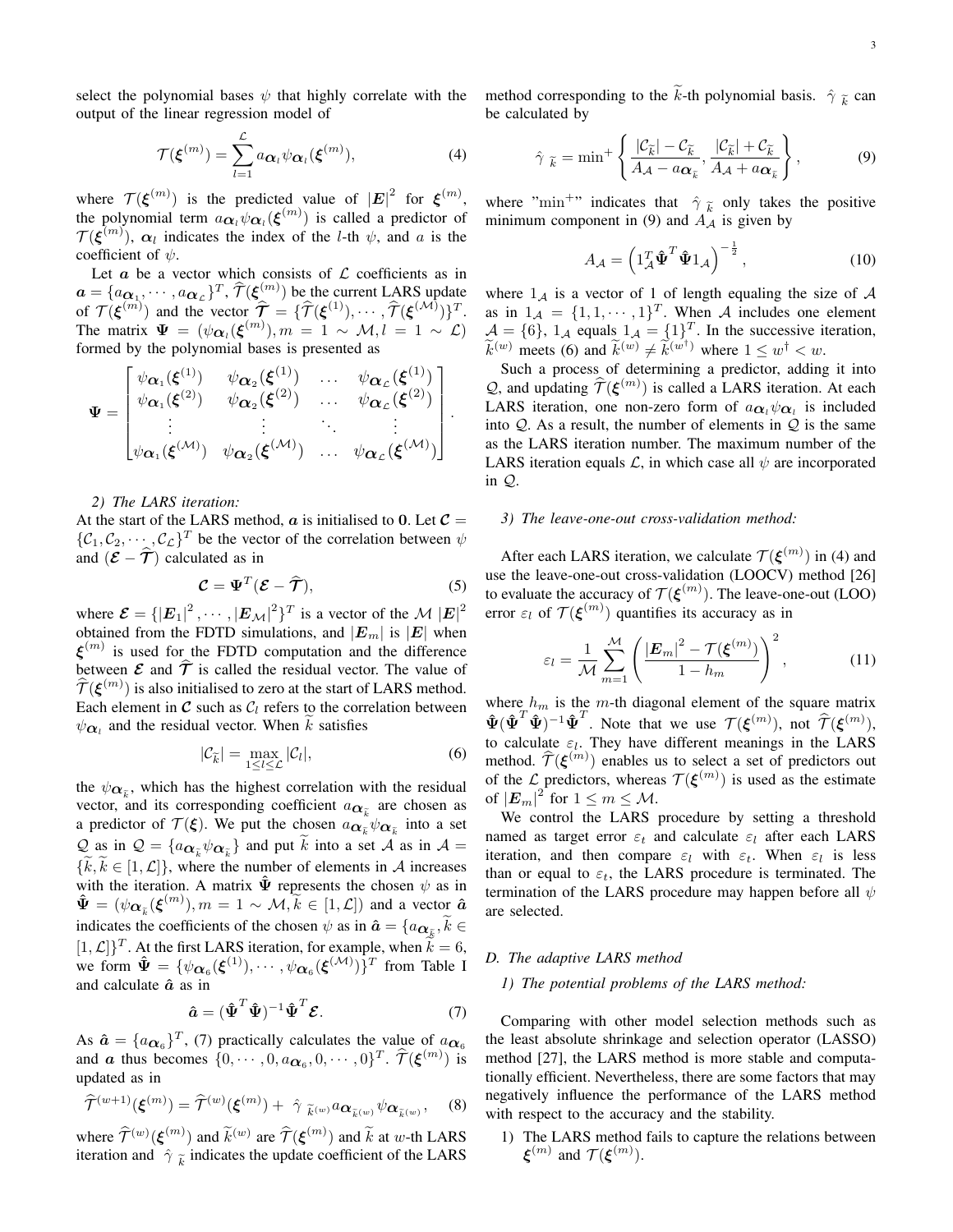When the number of input samples is limited, the LARS method may not be able to capture the relations between  $\xi^{(m)}$  and  $\mathcal{T}(\xi^{(m)})$ . This phenomenon is called underfitting. When underfitting occurs,  $\mathcal{T}(\boldsymbol{\xi}^{(m)})$  usually shows a low accuracy.

2) Some chosen samples negatively impact the accuracy of  $\mathcal{T}(\boldsymbol{\xi}^{(m)}).$ 

It is possible that some chosen  $\xi$  yields values of  $|E|^2$ which are substantially larger or smaller than the  $|E|^2$ values corresponding to all other  $\xi$ . This sort of  $|E|^2$ is called an outlier which may negatively impact the accuracy of  $\mathcal{T}(\boldsymbol{\xi}^{(m)})$ .

3) Unreasonable setting of  $\varepsilon_t$ .

In the LARS method, we calculate  $\varepsilon_l$  in (11) after each LARS iteration and stop the LARS procedure when  $\varepsilon_l$ is less than  $\varepsilon_t$  or the number of LARS iterations equals L. The setting of  $\varepsilon_t$  exerts a crucial influence on the final result of LARS method. An unreasonable setting of  $\varepsilon_t$  may cause unsatisfactory results. When  $\varepsilon_l$  is higher than  $\varepsilon_t$  throughout all the LARS iterations, the LARS procedure does not stop until all  $\psi_{\boldsymbol{\alpha}_l}$  are incorporated into Q. In such cases, the optimal result, which is most close to the result of MCM, may have already appeared in the earlier LARS iterations. However, due to the high value of  $\varepsilon_l$ , the LARS procedure does not stop at this iteration. Similarly, it is possible that the LARS procedure stops too early when  $\varepsilon_l$  is less than  $\varepsilon_t$  after a few number of LARS iterations. As a result, only a limited number of  $\psi_{\alpha}$  participate in the calculation of  $T(\xi)$  and thus the estimated standard deviation becomes unreliable.

4) Lack of flexibility on the required number of input samples.

To successfully perform the matrix inversion in (10), the total number of the chosen  $a$  should not exceed M. In the LARS method, M should satisfy  $\mathcal{L} \leq \mathcal{M}$ . Such a condition restricts the minimum number of input samples.

*2) Methods to improve the LARS method:*

Four techniques are proposed aiming to circumvent these obstacles. In this paper, the LARS method with these four techniques is called as the adaptive LARS method.

- 1) In the LARS method, we can observe the possible underfitting phenomenon by detecting the change of  $\varepsilon_l$ . If  $\varepsilon_l$  obtained at the w-th LARS iteration is higher than the  $(w - 1)$ th  $\varepsilon_l$ , the underfitting situation might have occurred. We prevent underfitting by stopping the LARS procedure if  $\varepsilon_l$  of the w-th LARS iteration exceeds that of the  $(w - 1)$ th LARS iteration by a certain threshold value and taking the chosen polynomial bases obtained at the  $(w - 1)$ th LARS iteration as the final chosen polynomial bases.
- 2) We set the minimum number of the LARS iterations to prevent the LARS procedure from being terminated too early by
	- a) Setting the maximum number of the LARS itera-

tions to L.

- b) Reducing  $\varepsilon_t$  by a certain percentage at each LARS iteration when  $\varepsilon_l$  is less than  $\varepsilon_t$  before  $\zeta$  LARS iterations so as to continue the LARS procedure until at least  $\zeta$  polynomial bases are included in  $\mathcal{Q}$ , where  $\zeta$  is a certain number of the LARS iterations for  $1 \leq \zeta < \mathcal{L}$ .
- 3) In the LARS method, we obtain  $\mathcal{M} |E|^2$  from the  $\mathcal{M}$ FDTD simulations. The variance of the  $\mathcal{M} |\mathbf{E}|^2$  is called sample variance. Since the LHS method has the property of spreading the sample points evenly across all possible values, it is likely that the sample variance obtained by LHS method is able to reflect the population variance to a certain degree [28]. We make use of this feature as an auxiliary condition to help us optimise the LARS result by taking the following steps.
	- a) Calculate the sample variance  $\hat{\sigma}^2$  of M  $|\mathbf{E}|^2$  in

$$
\hat{\sigma}^{2} = \frac{1}{\mathcal{M} - 1} \sum_{m=1}^{\mathcal{M}} \left( |\mathbf{E}_{m}|^{2} - \frac{1}{\mathcal{M}} \sum_{i=1}^{\mathcal{M}} |\mathbf{E}_{i}|^{2} \right)^{2} . (12)
$$

b) Calculate  $\varepsilon_l$  at each LARS iteration. When  $\varepsilon_l$  is less than  $\varepsilon_t$  and the number of LARS iterations is larger than  $\zeta$  and less than  $\zeta$ , we run further  $\iota$ LARS iterations instead of stopping LARS procedure, where  $\iota \leq (\mathcal{L} - \varsigma)$  and  $\zeta < \varsigma < \mathcal{L}$ . When  $\varepsilon_l \leq \varepsilon_t$ , the variance  $(\sigma^{(\mathcal{M})})^2$  is calculated by

$$
\left(\sigma^{(\mathcal{M})}\right)^2 = \left\{\sum_{\mathcal{Q}} a_{\alpha_l}^2, 1 \le l \le \mathcal{L}\right\} \qquad (13)
$$

at the end of each LARS iteration.

- c) Compare the sample variance in (12) with the variance calculated at each LARS iteration in (13). We consider  $(\sigma^{(\mathcal{M})})^2$  closest to  $\hat{\sigma}^2$  as the final result.
- 4) The restriction of  $\mathcal{L} \leq \mathcal{M}$  is lifted by applying the L2 regularisation scheme to the LARS method. This enables the LARS method to get a reasonable pseudoinverse by introducing a regularisation factor  $\rho$  into (10). Therefore, when the number of the chosen a is larger than  $\mathcal{M}$ , we calculate  $A_A$  by

$$
A_{\mathcal{A}} = \left(\mathbf{1}_{\mathcal{A}}^T \hat{\mathbf{\Psi}}^T \hat{\mathbf{\Psi}} \mathbf{1}_{\mathcal{A}} + \mathbf{1}_{\mathcal{A}}^T \varrho \mathbf{1}_{\mathcal{A}}\right)^{-\frac{1}{2}}.
$$
 (14)

With the L2 regularisation scheme, the LARS method is capable of functioning even when  $\mathcal{M} < \mathcal{L}$ . Such feature of the L2 regularisation scheme is used to identify the optimal value of  $M$  by running the LARS method varying M from 1 to a certain number ( $\leq \mathcal{L}$ ). M is determined when  $\sigma^{(\mathcal{M})}$  in (13) reaches the stable status. When  $\vartheta = \frac{|\sigma^{(\mathcal{M}-1)} - \sigma^{(\mathcal{M}-2)}|}{\sigma^{(\mathcal{M}-1)}}$  and  $\vartheta^{\dagger} = \frac{|\sigma^{(\mathcal{M})} - \sigma^{(\mathcal{M}-1)}|}{\sigma^{(\mathcal{M})}}$ <br>are less than a certain small value  $\varpi$ ,  $\sigma^{(\mathcal{M})}$  has no obvious change with the increase of  $M$ , and thus  $\sigma^{(M)}$ can be regarded as stable, and  $M$  at this point is regarded as the optimal.

The adaptive LARS method is summarised in Fig. 1.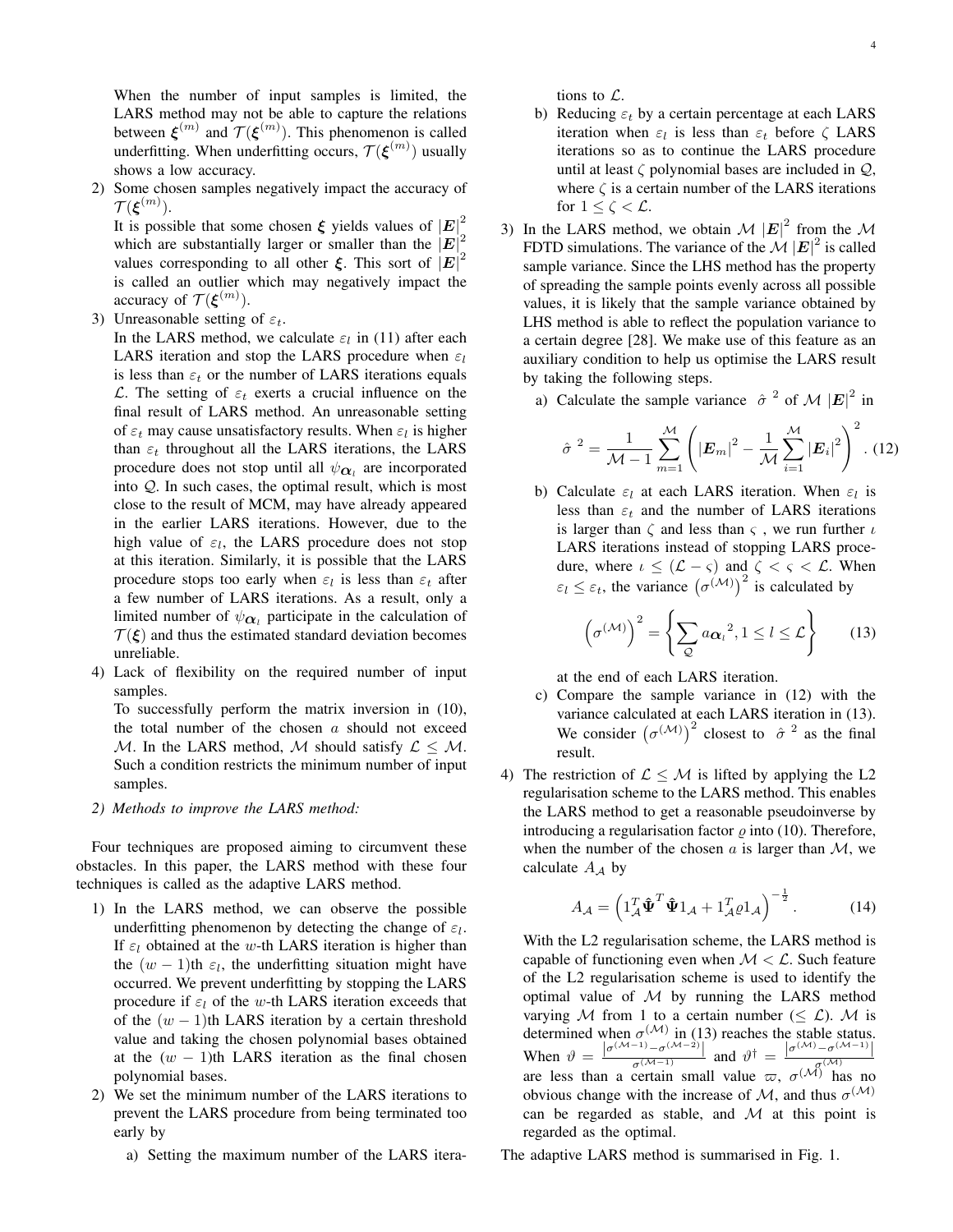

Fig. 1. The flow chart of the adaptive LARS method

# III. NUMERICAL EXPERIMENTS SETTING FOR UNCERTAINTY QUANTIFICATION

The MCM, the LARS method and the adaptive LARS method are utilised to quantify the uncertainty of the FDTD results.

#### *A. Radio environment setting*

In the FDTD space, we place a point soft source excitation outside the human body and observe  $E$  in the middle of the prostate tissue. 10 layers of the complex frequency shiftedperfect matched layers (CFS-PML) [29] [30] are utilised to terminate the FDTD space. The DHP used in this work is 1mm spatial resolution and provided by RIKEN (Saitama, Japan) under the non-disclosure agreement between RIKEN and the University of Manchester. The usage was approved by RIKEN ethical committee.

This simulation scenario is depicted in Fig. 2. The excitation location is 17 mm away from the human body and the observation location is in the middle of the prostate tissue.

There are five influential tissues (fat, skin, muscle, bone and prostate) between the excitation and observation.  $|E|^2$ observed changes significantly when one or more of the Debye parameters of the influential tissues are changed. In the FDTD calculations, the relationship between  $E$  and the electric flux density  $D$  in one-pole Debye model is written as

$$
D = \epsilon_0 \left[ \epsilon_{\infty} + \frac{\Delta \epsilon}{1 + \jmath \omega \tau} + \frac{\kappa_S}{\jmath \omega \epsilon_0} \right] E, \tag{15}
$$

where  $\epsilon_0$  is the permittivity of a vacuum (8.8541 × 10<sup>-12</sup>)  $F/m$ ,  $\omega$  is the angular frequency,  $\jmath$  is the imaginary unit satisfying  $j = \sqrt{-1}$ ,  $\kappa_S$  is the static conductivity,  $\epsilon_\infty$  is the optical relative permittivity,  $\epsilon_S$  is the static relative permittivity,  $\tau$  is the relaxation time, and  $\Delta \epsilon$  satisfies  $\Delta \epsilon = \epsilon_S - \epsilon_\infty$ . Each tissue in the DHP is associated with four Debye parameters  $(\kappa_S, \epsilon_\infty, \Delta \epsilon, \tau)$ . The Debye parameters for all human tissues are presented in [31]. The  $\epsilon_{\infty}$  and  $\Delta \epsilon$  are the influential Debye parameters for the five influential tissues.



Fig. 2. Numerical simulation setup.

#### *B. Numerical experiments for uncertainty quantification*

- 1) The Monte Carlo method
	- a) Generate the 10<sup>4</sup> random  $\epsilon_{\infty}$  and  $\Delta \epsilon$  for each of 5 influential tissues yielding the normal distribution. In our scenario,  $10<sup>4</sup>$  input samples enable the MCM method to reach convergence.  $\mathcal{K}$  (= 10) variables and their average and the corresponding standard deviation are listed in Table III. When we generate  $10^4$  samples for each variable, the relative permittivity and the conductivity of each tissue vary within  $\pm 10$  percent.
	- b) Randomly pick one sample out of  $10<sup>4</sup>$  samples for each variable and combine these chosen samples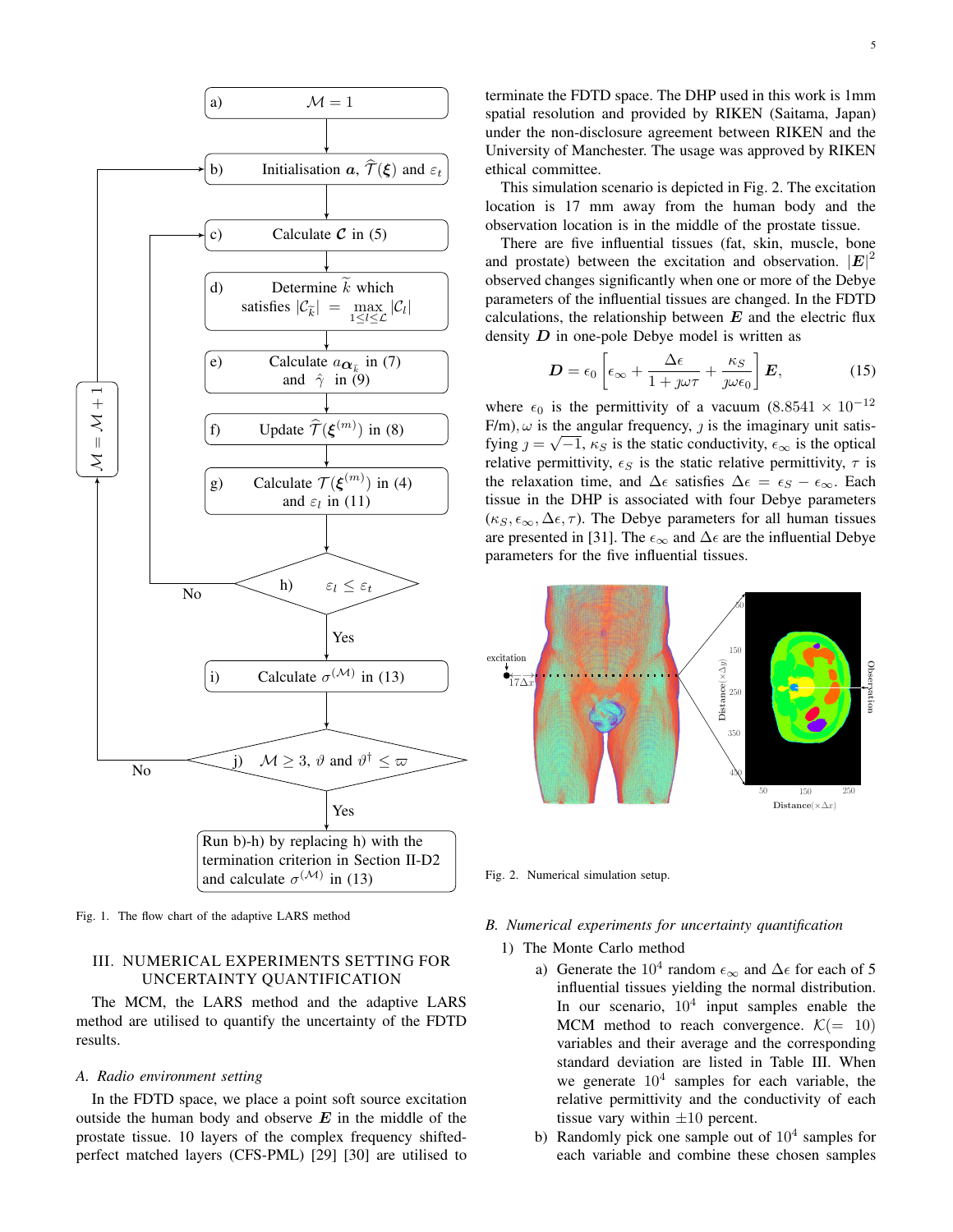| ξ          | Meaning of $\xi$                | Average | Standard deviation |  |
|------------|---------------------------------|---------|--------------------|--|
| $\xi_1$    | $\epsilon_{\infty}$ of fat      | 6.80    | 0.68               |  |
| $\xi_2$    | $\Delta \epsilon$ of fat        | 7.37    | 0.74               |  |
| $\xi_3$    | $\epsilon_{\infty}$ of skin     | 18.07   | 1.81               |  |
| $\xi_4$    | $\Delta \epsilon$ of skin       | 29.87   | 2.99               |  |
| $\xi_5$    | $\epsilon_{\infty}$ of muscle   | 28.93   | 2.88               |  |
| $\xi_6$    | $\Delta \epsilon$ of muscle     | 28.02   | 2.81               |  |
| ξ7         | $\epsilon_{\infty}$ of bone     | 1.53    | 0.15               |  |
| $\xi_8$    | $\Delta \epsilon$ of bone       | 4.01    | 0.40               |  |
| ξ9         | $\epsilon_{\infty}$ of prostate | 32.82   | 3.28               |  |
| $\xi_{10}$ | $\Delta \epsilon$ of prostate   | 27.73   | 2.78               |  |
|            |                                 |         |                    |  |

THE AVERAGE VALUES AND STANDARD DEVIATIONS OF THE 10 VARIABLES AND THEIR CORRESPONDING NOTATION

to produce 1 combination of the 10 variables as in  $\xi = {\xi_1, \xi_2, \cdots, \xi_{10}}.$ 

- c) Repeat Step 1b  $10^4$  times to produce  $10^4$   $\xi$ . In Step 1b, we do not choose the same samples as those chosen earlier.
- d) Run  $10<sup>4</sup>$  FDTD simulations each with a different  $\xi$  to obtain  $10^4$   $|\mathbf{E}|^2$ .
- e) Calculate

$$
\nu(\mathcal{M}) = \frac{1}{\mathcal{M}} \sum_{m=1}^{\mathcal{M}} |E_m|^2 \tag{16}
$$

and

$$
\sigma(\mathcal{M})^2 = \frac{1}{\mathcal{M} - 1} \sum_{m=1}^{\mathcal{M}} (|\mathbf{E}_m|^2 - \nu(\mathcal{M}))^2 \quad (17)
$$

of the first  $\mathcal{M} |\mathbf{E}|^2$  among the  $10^4 |\mathbf{E}|^2$  varying  $\mathcal{M}$  from 2 to  $10^4$ 

2) The LARS method

In the LARS method, the setting of  $\varepsilon_t$  is crucial. Empirically,  $\varepsilon_t = 10^{-3}$  is a reasonable value in our scenario enabling the LARS method to have a stable performance. Fig. 3 and Fig. 4 show the  $\sigma^{(\mathcal{M})}$  and the  $\varepsilon_l$  varying LARS iterations respectively in case when  $q = 0.4, \mathcal{K} = 10, \mathcal{M} = 20$  and  $\mathcal{L} = 20$ . The  $\varepsilon_l$  is less than  $\varepsilon_t$  at the 14th LARS iteration and the LARS procedure is therefore terminated at the 14th iteration. Thus, there are 14  $a_{\alpha_l}\psi_{\alpha_l}$  in total in  $\mathcal{Q}$ , in the order of  $l = \{6, 14, 7, 3, 1, 2, 20, 11, 13, 9, 4, 8, 12, 19\}.$ 

We set  $\varrho$  in (14) to  $10^{-8}$  in order to obtain an accurate pseudoinverse. In the case of 10 Debye parameters of interest as shown in Table III,  $\sigma^{(\mathcal{M})}$  is calculated in (13) when  $q = 0.4$ ,  $r = 2$ , and  $\varepsilon_t = 10^{-3}$ .

3) The adaptive LARS method

The same parameters as the LARS method are used for the adaptive LARS method. In the adaptive LARS method, the LARS method is run first to determine the optimal value of  $M$ . We determine the optimal  $M$  under the condition that  $\vartheta$  and  $\vartheta^{\dagger}$  are less than  $\varpi$ . The setting of  $\varpi$  is application-specific. In our scenario,  $\varpi$  of 0.03 enables us to identify the stable  $\sigma^{(\mathcal{M})}$ . The condition of  $\vartheta$  and  $\vartheta^{\dagger}$  less than 0.03 is satisfied when  $\mathcal{M} = 15$ .

Fig. 5 shows  $\sigma^{(M)}$  varying M from 1 to 20(=  $\mathcal{L}$ ).  $\sigma(10^4)$  in (17) from  $10^4$  FDTD results in MCM is presented as a dashed line for comparison. The results of



Fig. 3.  $\sigma^{(\mathcal{M})}$  in (13) from the LARS method and  $\sigma(10^4)$  in (17) from MCM is presented as a dashed line for comparison.



Fig. 4. The LOO error varying the LARS iterations.

 $\sigma^{(\mathcal{M})}$  are neither stable nor accurate when  $\mathcal{M} < 15$  and the accuracy of  $\sigma^{(\mathcal{M})}$  shows no obvious improvement when  $M > 15$ . This proves that  $M = 15$  is a optimal value in our scenario. We use 15 samples for UQ in the adaptive LARS methods leading to the adaptive LARS method which only requires 75% of the FDTD simulations needed by the original LARS method. We run the LARS iteration again with the determined  $M$ until one of the conditions which is described in Table IV is triggered. Table IV lists the conditions which may happen in the LARS procedure and the corresponding steps to calculate  $\sigma^{(\mathcal{M})}$  of  $|\mathbf{E}|^2$ . Empirically, we set  $\zeta = \frac{\mathcal{L}}{4}$ ,  $\iota = \frac{5\mathcal{L}}{6}$ , and  $\varsigma = \frac{\mathcal{L}}{6}$ .

The adaptive LARS method mainly focuses on determining  $\sigma^{(\mathcal{M})}$ . The calculation of  $\nu$  is identical for both the adaptive LARS method and the LARS method. We calculate  $\nu$  in (16) with the determined M.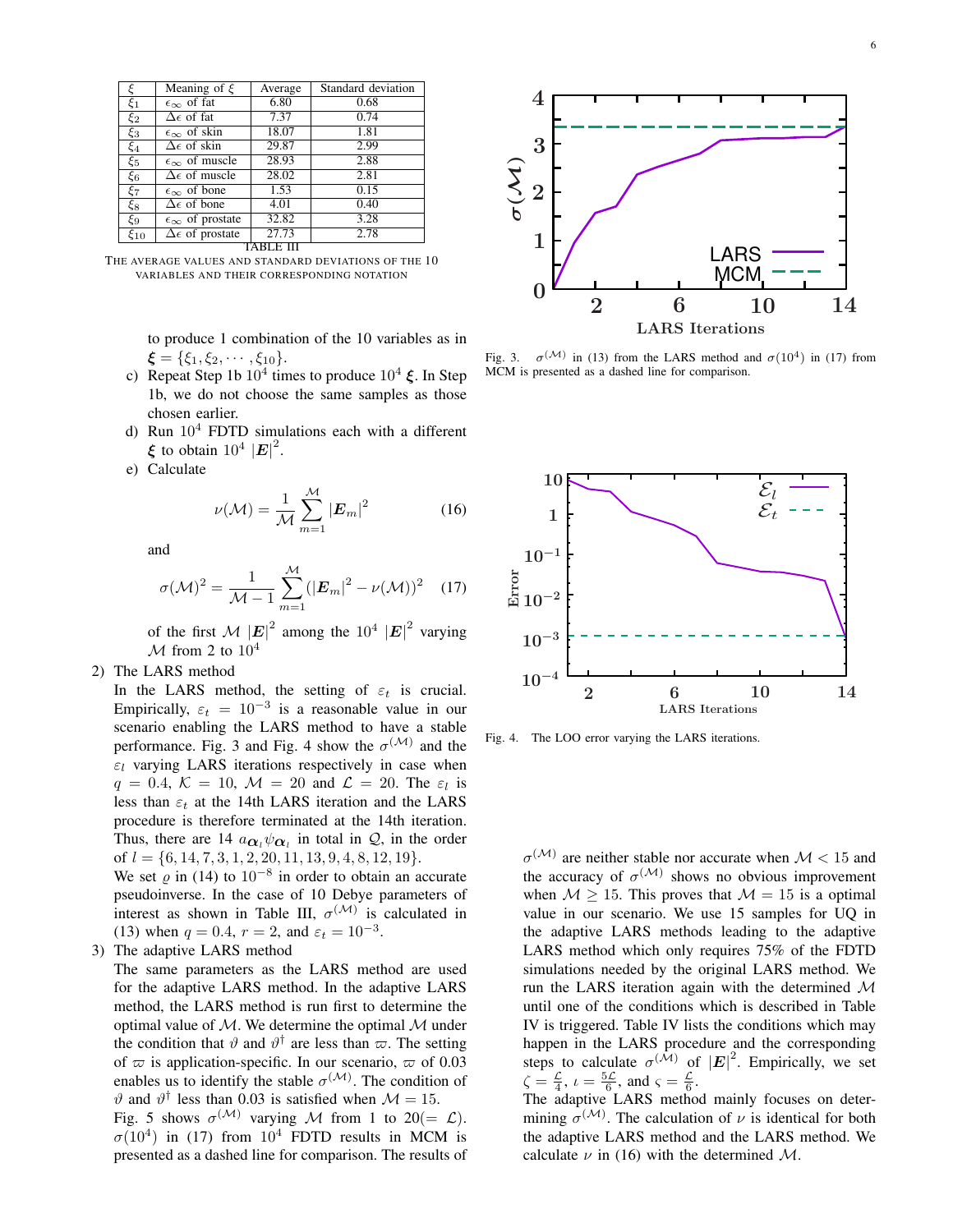

Fig. 6.  $\nu(\mathcal{M})$  in (16) from MCM.



Fig. 5.  $\sigma^{(\mathcal{M})}$  in (13) from the LARS method varying M from 0 to 20.  $\sigma(10^4)$  in (17) from MCM is presented as a dashed line for comparison purpose.

#### IV. RESULTS AND DISCUSSIONS

We show  $\nu$  and  $\sigma^{(\mathcal{M})}$  obtained from the MCM, the LARS and the adaptive LARS methods. Some results obtained from the LARS method are not satisfactory. We present these results and their corresponding results obtained from the adaptive LARS method as a demonstration of the merit of the adaptive LARS method.

#### *A. Results*

1) Average values

The  $\nu(\mathcal{M})$  of the first  $\mathcal{M} |E|^2$  obtained from the MCM is presented in Fig. 6, where  $M$  varies from 2 to  $10^4$ . Fig. 7 shows  $\nu$  obtained from the LARS method when  $\mathcal{M} = 15, \, \mathcal{K} = 10$  and  $r = 2$ . The  $\nu(10^4)$  from the MCM is presented as a straight line for comparison.

2) Standard deviations

Fig. 8 is  $\sigma(\mathcal{M})$  in (17) of the first  $\mathcal{M} |E|^2$  obtained from the MCM, where M varies from 2 to  $10^4$ .

Fig. 9 presents  $\sigma^{(\mathcal{M})}$  obtained from the LARS method when  $\mathcal{M} = 15$ ,  $\mathcal{K} = 10$  and  $r = 2$ .  $\sigma(10^4)$  from the MCM is presented as a straight line for comparison. We call the results of the LARS method more than  $\pm$ 



Fig. 7. 1000  $\nu(15)$  from the LARS method and  $\nu(10^4)$  from MCM.



Fig. 8.  $\sigma(\mathcal{M})$  in (17) from the MCM.

5% away from the result of MCM as unsatisfactory as shown in Fig. 10a. These unsatisfactory results are then improved by the adaptive LARS method as shown in Fig. 10b.



Fig. 9. 1000  $\sigma^{(15)}$  from the LARS method and  $\sigma(10^4)$  in (17) from MCM.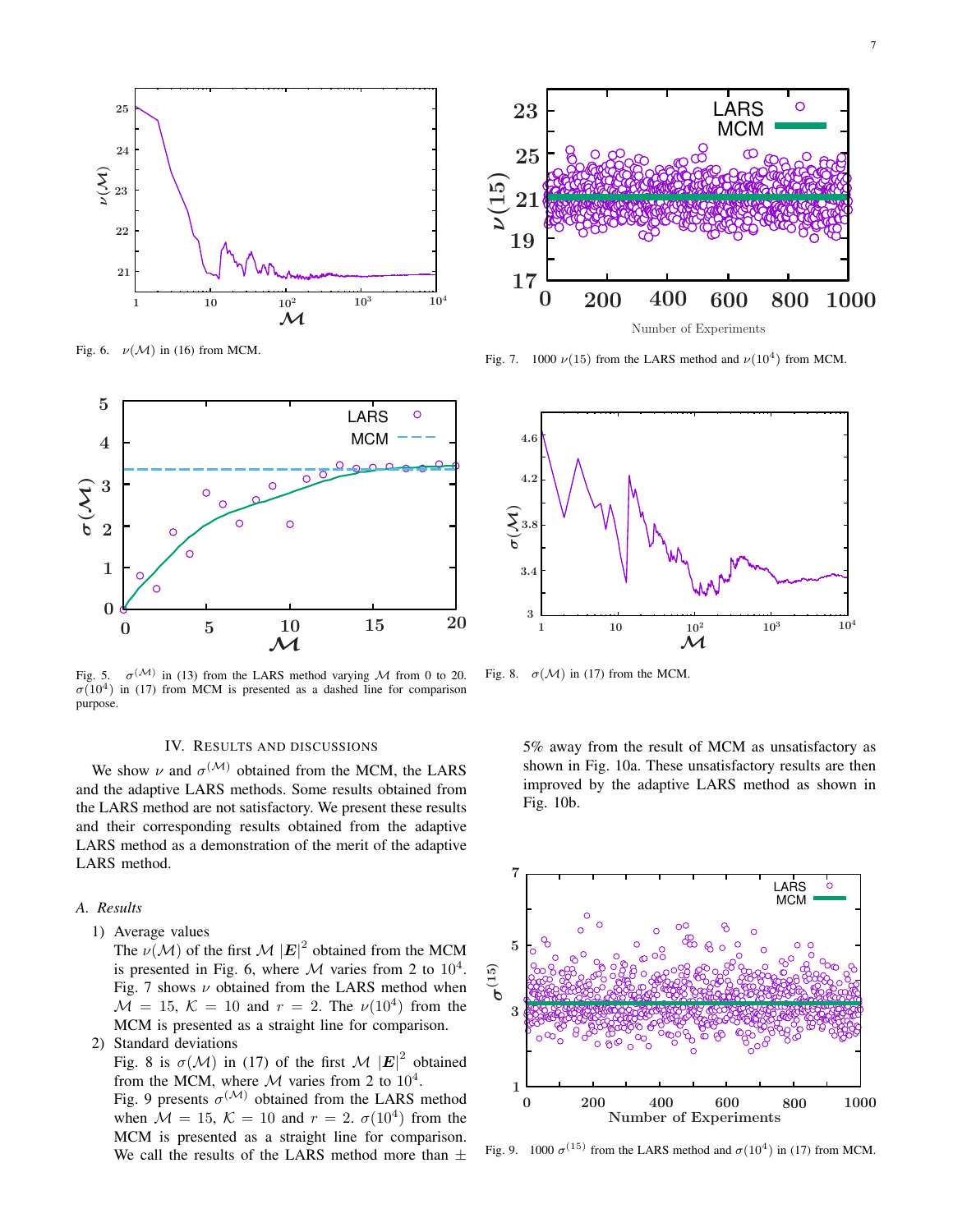| Conditions                                                                                                                                                                                                                   | Steps to calculate $\sigma^{(\mathcal{M})}$                                                                                                                                                                                                                                                                                                                                                                                                                                                 |  |  |
|------------------------------------------------------------------------------------------------------------------------------------------------------------------------------------------------------------------------------|---------------------------------------------------------------------------------------------------------------------------------------------------------------------------------------------------------------------------------------------------------------------------------------------------------------------------------------------------------------------------------------------------------------------------------------------------------------------------------------------|--|--|
| $\varepsilon_l$ of the w-th LARS iteration is more than twice<br>that of the $(w - 1)$ th LARS iteration.                                                                                                                    | a) Terminate LARS procedure.<br>b) Calculate $\sigma^{(\mathcal{M})}$ in (13) using the elements in Q obtained at the $(w-1)$ th LARS iteration.                                                                                                                                                                                                                                                                                                                                            |  |  |
| $\varepsilon_l \leq \varepsilon_t$ before $\frac{\mathcal{L}}{4}$ LARS iterations.                                                                                                                                           | a) Set $\varepsilon_t$ to half of its originally set $\varepsilon_t$ .<br>b) Repeat Step 3a until at least $\frac{2}{4}$ polynomial bases are included in Q.<br>c) Calculate $\sigma^{(\mathcal{M})}$ in (13) using the elements in Q.                                                                                                                                                                                                                                                      |  |  |
| $\varepsilon_l \leq \varepsilon_t$ and the number of LARS iterations is larger<br>than $\frac{\mathcal{L}}{4}$ and less than $\frac{5\mathcal{L}}{6}$ .                                                                      | a) Calculate $\hat{\sigma}^2$ of the 15 $ \mathbf{E} ^2$ in (12).<br>b) Let the LARS procedure execute further $\frac{\mathcal{L}}{6}$ LARS iterations and calculate $(\sigma^{(\mathcal{M})})^2$ in (13) whose<br>corresponding $\varepsilon_l$ is less than $\varepsilon_t$ at each LARS iteration.<br>c) Compare $\hat{\sigma}^2$ with the variance calculated at each LARS iteration and choose the closest $(\sigma^{(\mathcal{M})})^2$<br>to the sample variance as the final result. |  |  |
| $\varepsilon_l \leq \varepsilon_t$ and the number of LARS iterations is larger<br>than $\frac{5\mathcal{L}}{6}$ or equal to $\frac{5\mathcal{L}}{6}$ .<br>$\epsilon_l > \epsilon_t$ and the number of LARS iterations equals | Calculate $\sigma^{(\mathcal{M})}$ in (13) using the elements incorporated in $\mathcal{Q}$ .                                                                                                                                                                                                                                                                                                                                                                                               |  |  |
| TABLE IV                                                                                                                                                                                                                     |                                                                                                                                                                                                                                                                                                                                                                                                                                                                                             |  |  |

The possible conditions in the LARS procedure and the corresponding steps to calculate  $\sigma^{(\mathcal{M})}$ 



(a) 300  $\sigma^{(15)}$  from Fig. 9 more than  $\pm 5\%$  of the  $\sigma(10^4)$  of MCM.



Fig. 10. (a) Unsatisfactory  $\sigma^{(15)}$  obtained from the LARS method. (b) the corresponding  $\sigma^{(15)}$  from the adaptive LARS method.

# *B. Discussions*

300  $\sigma^{(15)}$  out of 1000  $\sigma^{(15)}$  in Fig. 9 are improved by the adaptive LARS method as shown in Fig. 10.

The numerical experiments for UQ involve 10 Debye parameters which can be expanded with 65 polynomial terms by the general full PC truncation scheme. By using the hyperbolic scheme, the number of polynomial terms is reduced from 65 to 20, and thus the required number of the FDTD simulations is reduced to 20 as well. By determination of the optimal value of  $M$  applying the L2 regularisation scheme, the number of the required FDTD simulations is further reduced to 15, thereby optimally reducing the computational cost. Although the process of determining  $M$  makes the adaptive LARS method more complex than the conventional LARS method, the computational cost of the entire process of the adaptive LARS method is still significantly lower than the conventional LARS method due to reduction of the required FDTD simulations and we achieve higher accuracy than the original LARS method.

#### V. CONCLUSIONS

The *curse of dimensionality* recurs in almost all UQ techniques in circumstances which involve a high number of input parameters. To overcome this problem, this paper introduced the hyperbolic scheme in the NIPC expansion to create a sparse NIPC expansion. The L2 regularisation scheme was applied to the LARS method to enable the matrix inversion to be performed irrespective of the number of samples. This allowed the LARS method to be successfully completed using only 15 FDTD simulations for 10 input variables, whereas the required number of FDTD simulations would be at least 65 in the conventional LARS method. As a consequence, the computational cost was only 23.1% of the general NIPC expansion. The proposed adaptive LARS method mainly focuses on the optimisation of the LARS method with respect to the accuracy. Its contribution lies in the analysis of the termination criterion of the LARS procedure. However, it also shows a better stability than the LARS method since it reduces the impact of the inadequate samples.